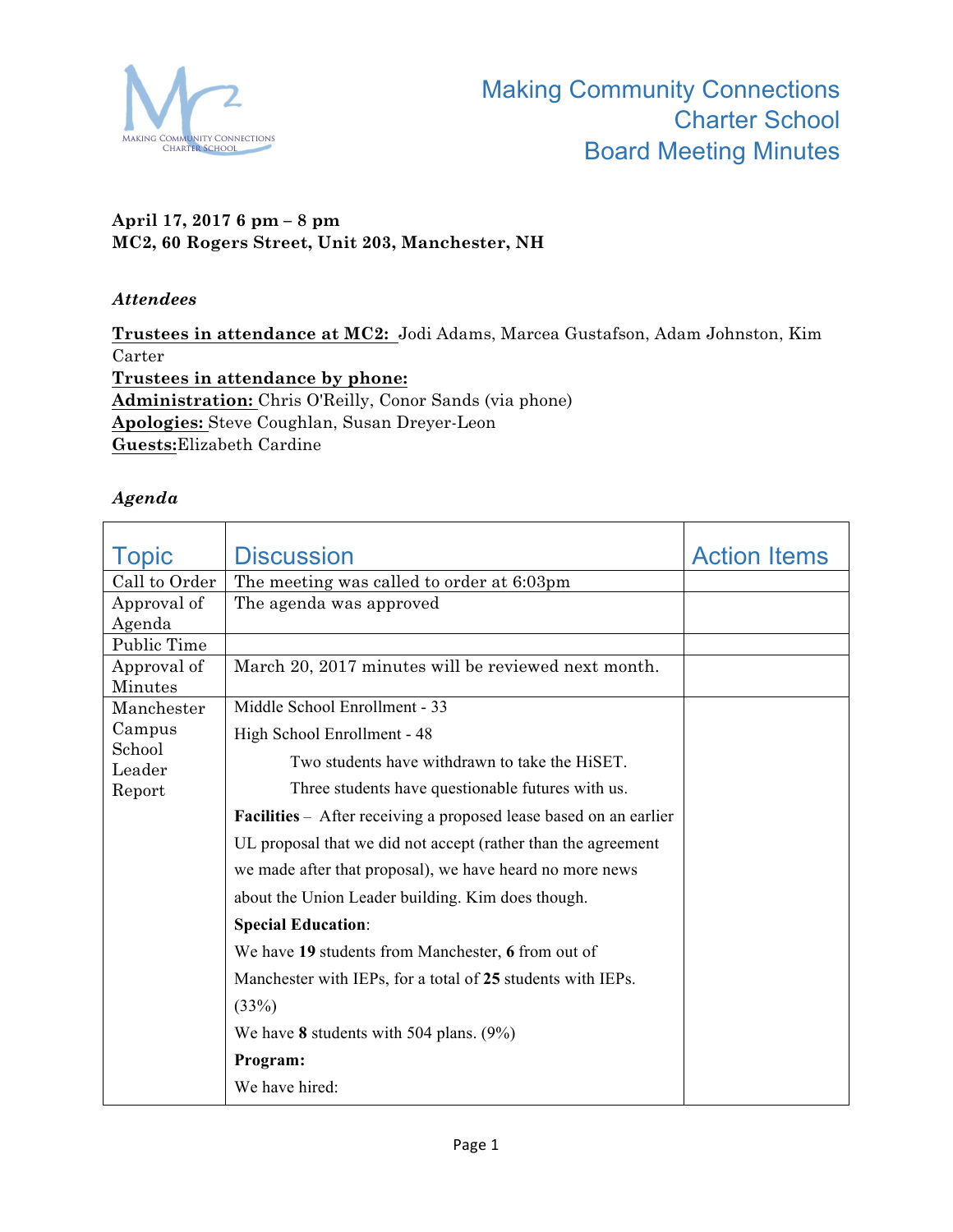

|                     | Jen Cheatham as a teacher/Advisor for our Applications                                                                                      |
|---------------------|---------------------------------------------------------------------------------------------------------------------------------------------|
|                     | program as Garrett moves to the special educator                                                                                            |
|                     | position. Jen is currently working on her Masters in                                                                                        |
|                     | Education and pursuing certification as a Mathematics                                                                                       |
|                     | Teacher.                                                                                                                                    |
|                     | Kirsten DeMott to job share the Internship Coordinator                                                                                      |
|                     | position as Ben has reduced his time.                                                                                                       |
|                     | Janelle Allen as a special education paraprofessional.                                                                                      |
|                     | Tianna Otero has moved into the Administrative                                                                                              |
|                     | Assistant position for Spring Quarter.                                                                                                      |
|                     | Carolina Fernandez as Adjunct Faculty to teach Spanish                                                                                      |
|                     | and assist with parent communications.                                                                                                      |
|                     |                                                                                                                                             |
|                     | <b>Student Successes:</b>                                                                                                                   |
|                     | Officially added Indira Palmer to our alumni roster.                                                                                        |
|                     | Discussion about enrollment, compared to end of last year.                                                                                  |
|                     |                                                                                                                                             |
| Monadnock<br>Campus | Students and Families - Students on track to graduate at the<br>end of the spring quarter are beginning to receive acceptance               |
| School              | letters form the colleges that they have applied to. Some of the                                                                            |
| Leader              | colleges that have accepted our students include: Goucher                                                                                   |
|                     | College (Baltimore), Boston Conservatory, Roger Williams<br>University (Bristol, RI), and Marlboro College in VT.                           |
|                     |                                                                                                                                             |
|                     | Lottery and Enrollment - The lottery was held on Monday                                                                                     |
|                     | March 13 <sup>th</sup> . All spots were filled for the start of the 2017-2018<br>school year, so we will begin the new school year with 105 |
|                     | students. We also have 1 student who is currently on the wait-                                                                              |
|                     | list and 5 applications that are in process.                                                                                                |
|                     |                                                                                                                                             |
|                     | We currently have 86 students enrolled and 2 currently in<br>process for immediate enrollment.                                              |
|                     |                                                                                                                                             |
|                     | Upcoming graduations - potentially 3-5 coming up before or                                                                                  |
|                     | by the end of spring quarter.                                                                                                               |
|                     | · Graduation Ceremony (Chris/Kim/board<br>member needed)                                                                                    |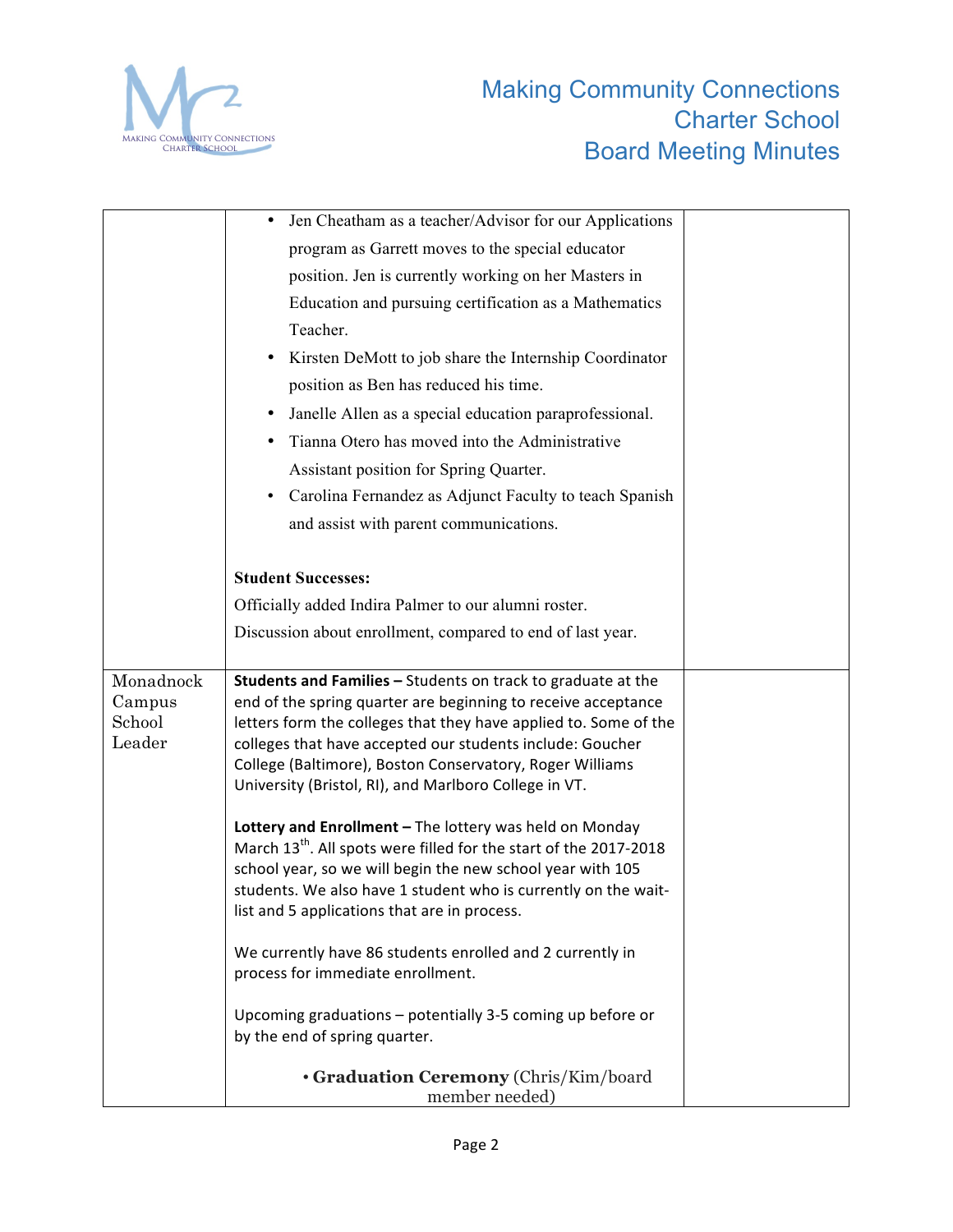

|            | ⊙Friday, June 9th, 6 pm                                                                                                                     |  |
|------------|---------------------------------------------------------------------------------------------------------------------------------------------|--|
|            | • Graduation Gateways (Chris/Kim needed,<br>board appreciated)                                                                              |  |
|            | oTuesday, May 30: 10-12, 12-2, or 3-5                                                                                                       |  |
|            | oThursday, June 1: 10-12, 12-2, or 3-5                                                                                                      |  |
|            | oTuesday, June 6: 10-12, 12-2, or 3-5                                                                                                       |  |
|            | Internships - We currently have 28 students (32%) placed at<br>internships and Jason continues to bring new community<br>partners on board. |  |
|            | <b>Staff</b> – Our new staff just completed their first week and both                                                                       |  |
|            | educators have reported that they are feeling good about their                                                                              |  |
|            | new positions and beginning to get comfortable with our                                                                                     |  |
|            | routines. We are currently searching for a social studies                                                                                   |  |
|            | teacher to fill the new position that will be open in July. We                                                                              |  |
|            | have several candidates already who will be visiting the school                                                                             |  |
|            | over the next few weeks. We currently have 1 admin assistant,                                                                               |  |
|            | 4 tutors/paras, 4 teachers/advisors, 1 school leader, 1                                                                                     |  |
|            | internship coordinator/advisor and 1 PT (.25) IT support staff.                                                                             |  |
|            |                                                                                                                                             |  |
|            | Special Ed. and Section 504 - We currently have 20 students<br>with IEPs (23%) and 11 students with Section 504 Plans (12%).                |  |
|            | <b>Committees - Fundraising and Site Council committees met on</b>                                                                          |  |
|            | Wednesday 4/5 at 5:30 and 6:00 pm respectively. The Wellness                                                                                |  |
|            | Committee will meet on 4/20 at 8:00 am. Nothing new to                                                                                      |  |
|            | report on either committee at this time. Chris is beginning the                                                                             |  |
|            | process of pulling together a Joint Loss committee.                                                                                         |  |
|            | Have a visitor coming to discuss possible lunch service.                                                                                    |  |
|            | Elizabeth will be attending a Stay Work Play event to keep and                                                                              |  |
|            | update connections with Young Professionals network.                                                                                        |  |
|            |                                                                                                                                             |  |
|            | <b>Upcoming Events-</b>                                                                                                                     |  |
|            | Mentor Dinner at Keene State College on May 25 <sup>th</sup> 6-8 pm.                                                                        |  |
|            |                                                                                                                                             |  |
| CEO Report | Civil Rights Data Collection - This massive biannual data<br>collection has consumed numerous hours of time but is nearly<br>complete.      |  |
|            |                                                                                                                                             |  |
|            | <b>Charter Renewal Process - Reminder: The NH DOE</b>                                                                                       |  |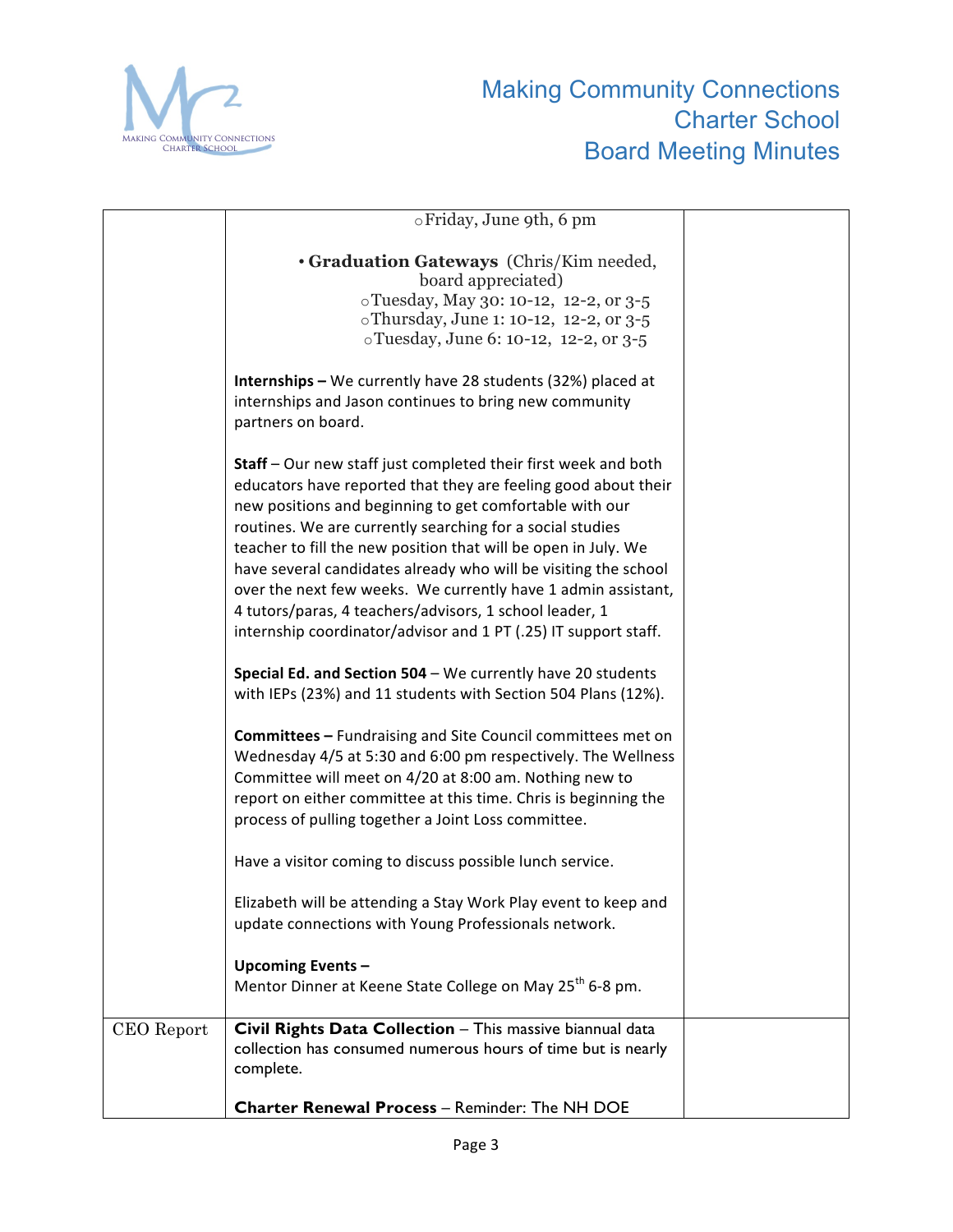

|                     | charter renewal visitation team will be at MC <sup>2</sup> Manchester on<br>May 1. The Board Focus Group meeting is scheduled for 9 AM.                                                                                                                                                                                                                                                                  |  |
|---------------------|----------------------------------------------------------------------------------------------------------------------------------------------------------------------------------------------------------------------------------------------------------------------------------------------------------------------------------------------------------------------------------------------------------|--|
|                     | Title I Onsite Administrative Review - This has been<br>postponed, and will be rescheduled.                                                                                                                                                                                                                                                                                                              |  |
|                     | $MC2$ Website Redesign – Chris and Elizabeth are working<br>with AndiSites to redesign the MC <sup>2</sup> website. Thank you to MC <sup>2</sup><br>Board members who responded to the design survey. If you<br>have additional thoughts regarding the website now is a good<br>time to share them!                                                                                                      |  |
|                     | <b>Education Reimagined – Pioneer Lab Challenge,</b><br>Chicago - Jodi will be attending the Pioneer Lab Challenge<br>(training) in Chicago. We are in discussion with a couple<br>additional teachers and students about the possibility of their<br>attendance.                                                                                                                                        |  |
|                     | Compensation Survey was completed by staff at each campus,<br>and proposals based on those results are being reviewed by<br>Dawna for financial impact. That information will be presented<br>to the Finance Committee for review and next steps. Elizabeth<br>recommended the board establish structures to be proactive<br>about hearing, listening, and responding to staff feedback and<br>concerns. |  |
|                     | <b>Visitors</b><br>Dr. Eric Toshalis, Reseach Director for the Student-Centered<br><b>Learning Research Collaborative and author of Understanding</b><br>Youth and Make Me! Undersatnding and Engaging Student<br>Resistance at School will be visiting MC <sup>2</sup> Manchester May 12th.                                                                                                             |  |
|                     | We have been asked to host one of the XQ Super Schools<br>awardees (winner of a \$10 million prize over five years) for a<br>visit.                                                                                                                                                                                                                                                                      |  |
|                     | Jodi asked about accessing data, can these processes be<br>streamlined. Kim said the standard reports are in the portal.<br>Discussion about what additional data we might want and<br>where it can be accessed.                                                                                                                                                                                         |  |
|                     | Adam asked a question about how parents are informed                                                                                                                                                                                                                                                                                                                                                     |  |
| Financial<br>Report | Financials are in good shape. Looks like we won't need<br>to draw on any financial credit.                                                                                                                                                                                                                                                                                                               |  |
|                     | Kim reviewed last year's six financial goals, identifying                                                                                                                                                                                                                                                                                                                                                |  |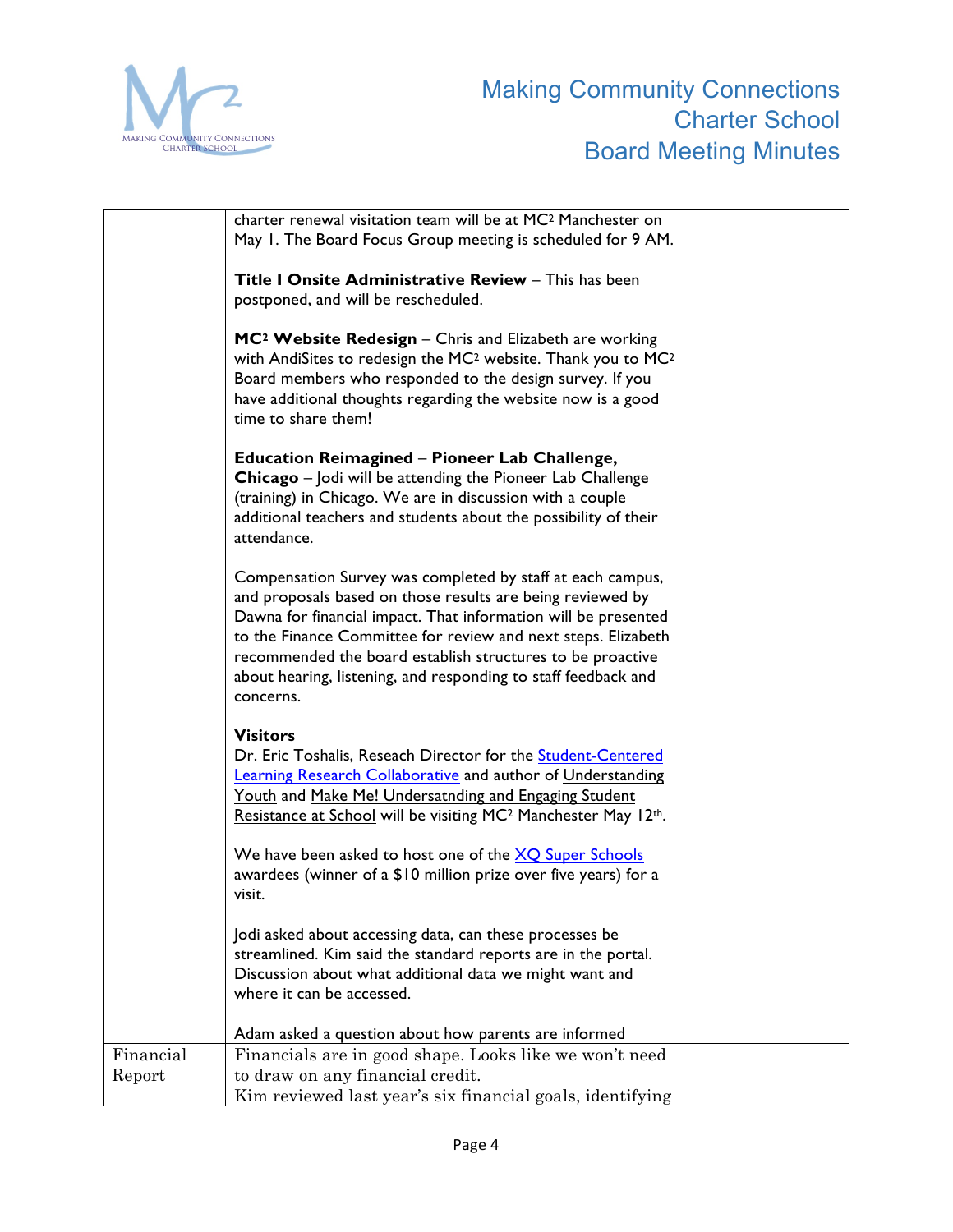

|                        | four of the six have been met.<br>Discussion about prioritizing remaining two goals and                                                                                                                                                                                                                                                                           |                                                                                                                                                                                    |
|------------------------|-------------------------------------------------------------------------------------------------------------------------------------------------------------------------------------------------------------------------------------------------------------------------------------------------------------------------------------------------------------------|------------------------------------------------------------------------------------------------------------------------------------------------------------------------------------|
|                        | adding facilities needs as a priority goal.                                                                                                                                                                                                                                                                                                                       |                                                                                                                                                                                    |
| Charter<br>Renewal     | Review of proposed charter revisions.<br>Discussion of revision of academic and other learning<br>goals and shift to focus on growth.<br>Discussion of five-year financial projections. Adam<br>represented Finance Committee opinion that this<br>provides a strong baseline for future financial<br>management.                                                 | Motion by Marcea<br>Gustafson to<br>approve the<br>proposed charter<br>revisions. Second<br>by Adam<br>Johnston.<br>Unanimous<br>approval of<br>charter revisions.                 |
| Trustee<br>Nominations | Adam reported for the Governance Committee. Steve<br>and Adam have both interviewed Sarah Foucher as a<br>prospective board member. Sarah has attended three<br>meetings. She has been accepted into her college of<br>choice, which is in the Baltimore area. Adam's<br>recommendation is to nominate Sarah, recognizing the<br>valuable perspective she brings. | Nomination of<br>Sarah Foucher to<br>the board by<br>Adam Johnston.<br>Marcea Gustafson<br>seconded.<br>Unanimous<br>approval of Sarah<br>Foucher's<br>nomination to the<br>Board. |
| Board<br>Meeting       | Board will continue third Monday of the month for<br>meetings, alternating campuses.                                                                                                                                                                                                                                                                              | Marcea will send<br>out a Doodle poll.                                                                                                                                             |
| Dates<br>Policies      | Discussion about retreat date.<br>First reading of BBB - Board of Trustee Selection. No<br>questions. Given this is standard practice codified,<br>board decided to move the policy forward.                                                                                                                                                                      | Adam Johnston<br>made a motion to<br>approve policy<br><b>BBB.</b> Marcea<br>Gustafson<br>seconded.<br>In favor: Sarah,<br>Marcea, Jodi,<br>Adam, Marcea.                          |
| Succession<br>Plan     | Discussion of development of succession plan. Jodi and<br>Marcea shared their proposed format for planning. One<br>aspect is training new board members to become ready<br>officers. The other is to identify gaps in board<br>representation and expertise and identify potential<br>board members to fill those gaps.                                           |                                                                                                                                                                                    |
| Committee              | Academic Excellence: Fundraising database discussion.                                                                                                                                                                                                                                                                                                             |                                                                                                                                                                                    |